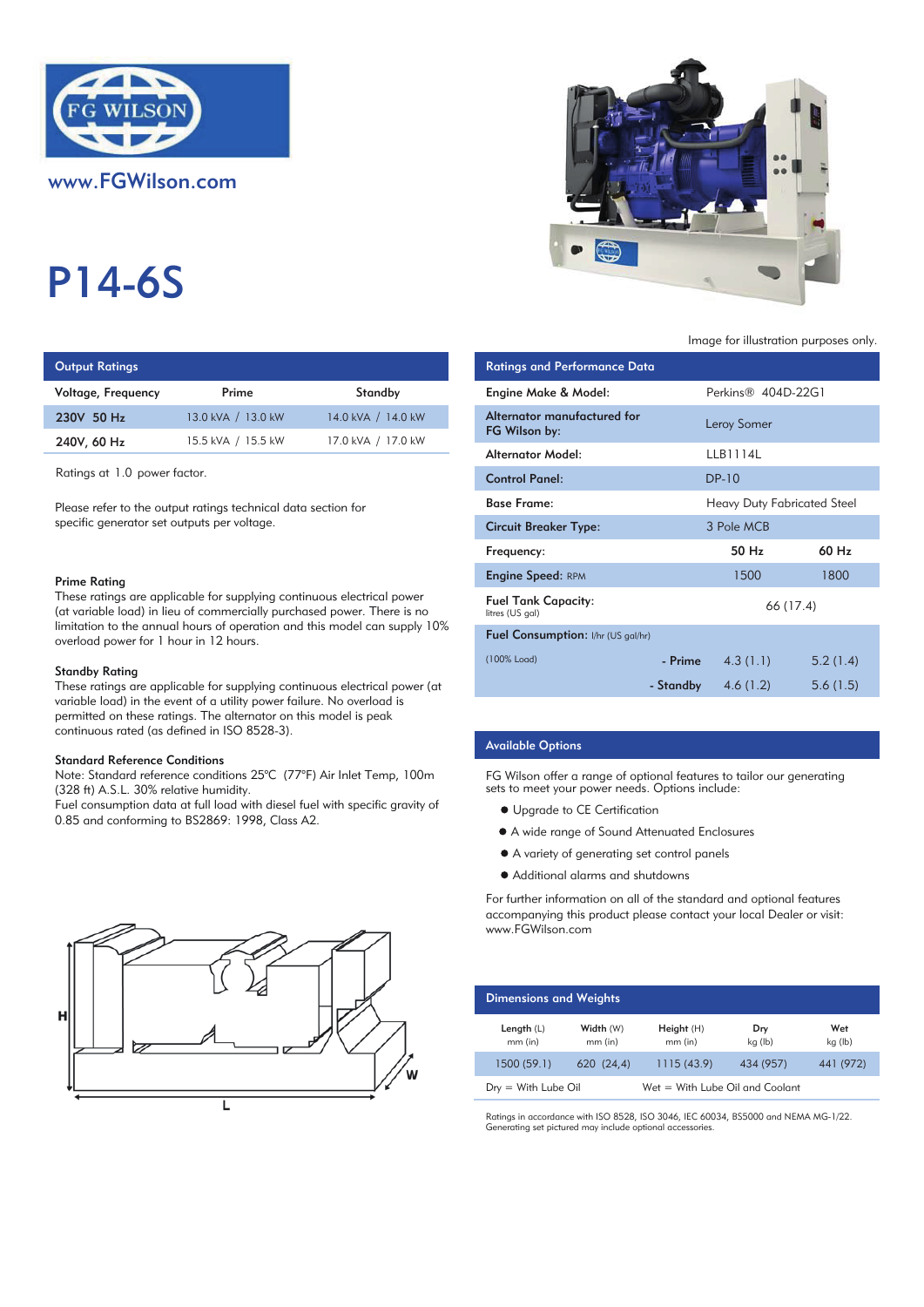| <b>Engine Technical Data</b>                               |                        |                            | <b>Air Systems</b>               |
|------------------------------------------------------------|------------------------|----------------------------|----------------------------------|
| No. of Cylinders / Alignment:                              |                        | 4 / In Line                | Air Filter Ty                    |
| Cycle:                                                     |                        | 4 Stroke                   | Combustior                       |
| Bore / Stroke: mm (in)                                     |                        | 84.0 (3.3)/100.0 (3.9)     |                                  |
| Induction:                                                 |                        | <b>Naturally Aspirated</b> |                                  |
| Cooling Method:                                            |                        | Water                      | Max. Comb<br><b>Restriction:</b> |
| <b>Governing Type:</b>                                     |                        | Mechanical                 |                                  |
| <b>Governing Class:</b>                                    |                        | <b>ISO 8528</b>            |                                  |
| <b>Compression Ratio:</b>                                  |                        | 23.3:1                     | <b>Cooling Sys</b>               |
| Displacement:  (cu. in)                                    |                        | 2.2(135.2)                 | <b>Cooling Sys</b>               |
| Moment of Inertia: kg m <sup>2</sup> (lb/in <sup>2</sup> ) |                        | 2.72 (9308)                | Water Pum                        |
| <b>Engine Electrical System:</b>                           |                        |                            | <b>Heat Reject</b>               |
|                                                            | - Voltage / Ground     | 12/Negative                | kW (Btu/min)                     |
|                                                            | - Battery Charger Amps | 65                         |                                  |
| Weight: kg (lb)                                            | - Dry                  | 242 (534)                  | <b>Heat Radia</b>                |
|                                                            | - Wet                  | 251 (554)                  | $kW$ ( $Rt_{11}/min$ )           |

| Performance                 |           | $50$ Hz      | $60$ Hz      |
|-----------------------------|-----------|--------------|--------------|
| <b>Engine Speed:</b> rpm    |           | 1500         | 1800         |
| Gross Engine Power: kW (hp) |           |              |              |
|                             | - Prime   | 16.2(22.0)   | 19.4(26.0)   |
|                             | - Standby | 18.0 (24.0)  | 21.5(29.0)   |
| <b>BMEP:</b> $kPa$ (psi)    |           |              |              |
|                             | - Prime   | 585.0 (84.8) | 583.0 (84.6) |
|                             | - Standby | 649.0 (94.2) | 647.0 (93.8) |

|                                           | <b>Fuel System</b> |          |          |                             |          |
|-------------------------------------------|--------------------|----------|----------|-----------------------------|----------|
| <b>Fuel Filter Type:</b>                  |                    |          |          | Replaceable Element         |          |
| Recommended Fuel:                         |                    |          |          | Class A <sub>2</sub> Diesel |          |
| <b>Fuel Consumption:</b> I/hr (US gal/hr) |                    |          |          |                             |          |
|                                           |                    | 110%     | 100%     | 75%                         | 50%      |
|                                           | Prime              | Load     | Load     | Load                        | Load     |
|                                           | 50 Hz              | 4.6(1.2) | 4.3(1.1) | 3.3(0.9)                    | 2.6(0.7) |
|                                           | 60 Hz              | 5.6(1.5) | 5.2(1.4) | 4.1(1.1)                    | 3.1(0.8) |
|                                           |                    |          |          |                             |          |
|                                           |                    | 110%     | 100%     | 75%                         | 50%      |
|                                           | <b>Standby</b>     | Load     | Load     | Load                        | Load     |
|                                           | 50 Hz              |          | 4.6(1.2) | 3.5(0.9)                    | 2.7(0.7) |
|                                           | $60$ Hz            |          | 5.6(1.5) | 4.4(1.2)                    | 3.3(0.9) |

F

(Based on diesel fuel with a specific gravity of 0.85 and conforming to BS2869, Class A2)

| <b>Air Systems</b>                                                 |           | 50 Hz               | 60 Hz     |
|--------------------------------------------------------------------|-----------|---------------------|-----------|
| Air Filter Type:                                                   |           | Replaceable Element |           |
| <b>Combustion Air Flow:</b> m <sup>3</sup> /min (cfm)              |           |                     |           |
|                                                                    | - Prime   | 1.5(51)             | 1.7(61)   |
|                                                                    | - Standby | 1.5(51)             | 1.7(61)   |
| Max. Combustion Air Intate<br><b>Restriction:</b> kPa (in $H_2O$ ) |           | 3.0(12.0)           | 3.0(12.0) |

|           | 23.3:1      | <b>Cooling System</b>                                                     |                                                                         | 50 Hz       | 60 Hz       |  |  |
|-----------|-------------|---------------------------------------------------------------------------|-------------------------------------------------------------------------|-------------|-------------|--|--|
|           | 2.2(135.2)  | Cooling System Capacity: I (US gal)                                       |                                                                         | 6.5(1.7)    | 6.5(1.7)    |  |  |
|           | 2.72 (9308) | <b>Water Pump Type:</b>                                                   |                                                                         |             | Centrifugal |  |  |
|           |             | Heat Rejected to Water & Lube Oil:                                        |                                                                         |             |             |  |  |
|           | 12/Negative | kW (Btu/min)                                                              | - Prime                                                                 | 13.7 (779)  | 15.5 (881)  |  |  |
|           | 65          |                                                                           | - Standby                                                               | 15.2 (864)  | 17.2 (978)  |  |  |
| 242 (534) |             |                                                                           | <b>Heat Radiation to Room:</b> Heat radiated from engine and alternator |             |             |  |  |
|           | 251 (554)   | kW (Btu/min)                                                              | - Prime                                                                 | 4.5(256)    | 5.2(296)    |  |  |
|           |             |                                                                           | - Standby                                                               | 5.3(301)    | 6.1(347)    |  |  |
|           |             | Radiator Fan Load: kW (hp)                                                |                                                                         | 0.2(0.3)    | 0.4(0.5)    |  |  |
| 50 Hz     | 60 Hz       | Radiator Cooling Airflow: m <sup>3</sup> /min (cfm)                       |                                                                         | 33.0 (1165) | 41.4 (1462) |  |  |
| 1500      | 1800        | <b>External Restriction to</b><br><b>Cooling Airflow:</b> Pa (in $H_2O$ ) |                                                                         | 125(0.5)    | 125(0.5)    |  |  |
|           |             |                                                                           |                                                                         |             |             |  |  |

Designed to operate in ambient conditions up to 50°C (122°F).

Contact your local FG Wilson Dealer for power ratings at specific site conditions.

| <b>Lubrication System</b>      |                    |
|--------------------------------|--------------------|
| Oil Filter Type:               | Spin-On, Full Flow |
| Total Oil Capacity: I (US gal) | 10.6(2.8)          |
| Oil Pan: $I(US gal)$           | 8.9(2.4)           |
| Oil Type:                      | API CH4 15W-40     |
| <b>Oil Cooling Method:</b>     | N/A                |

| <b>Exhaust System</b>                                | 50 Hz       | 60 Hz        |
|------------------------------------------------------|-------------|--------------|
| Silencer Type:                                       |             | Industrial   |
| <b>Silencer Model &amp; Quantity:</b>                |             | 263-0765 (1) |
| Pressure Drop Across Silencer<br>System: kPa (in Hg) | 0.70(0.207) | 1.40(0.413)  |
| <b>Silencer Noise Reduction Level: dB</b>            | 27          | 20           |
| Maximum Allowable Back Pressure:<br>kPa (in Hg)      | 10.2(3.0)   | 10.2(3.0)    |
| <b>Exhaust Gas Flow:</b> $m^3/m$ in (cfm)            |             |              |
| - Prime                                              | 3.0(105)    | 3.9(138)     |
| - Standby                                            | 3.2(114)    | 4.3(151)     |
| Exhaust Gas Temperature: °C (°F)                     |             |              |
| - Prime                                              | 364 (687)   | 396 (745)    |
| - Standby                                            | 413 (776)   | 459 (858)    |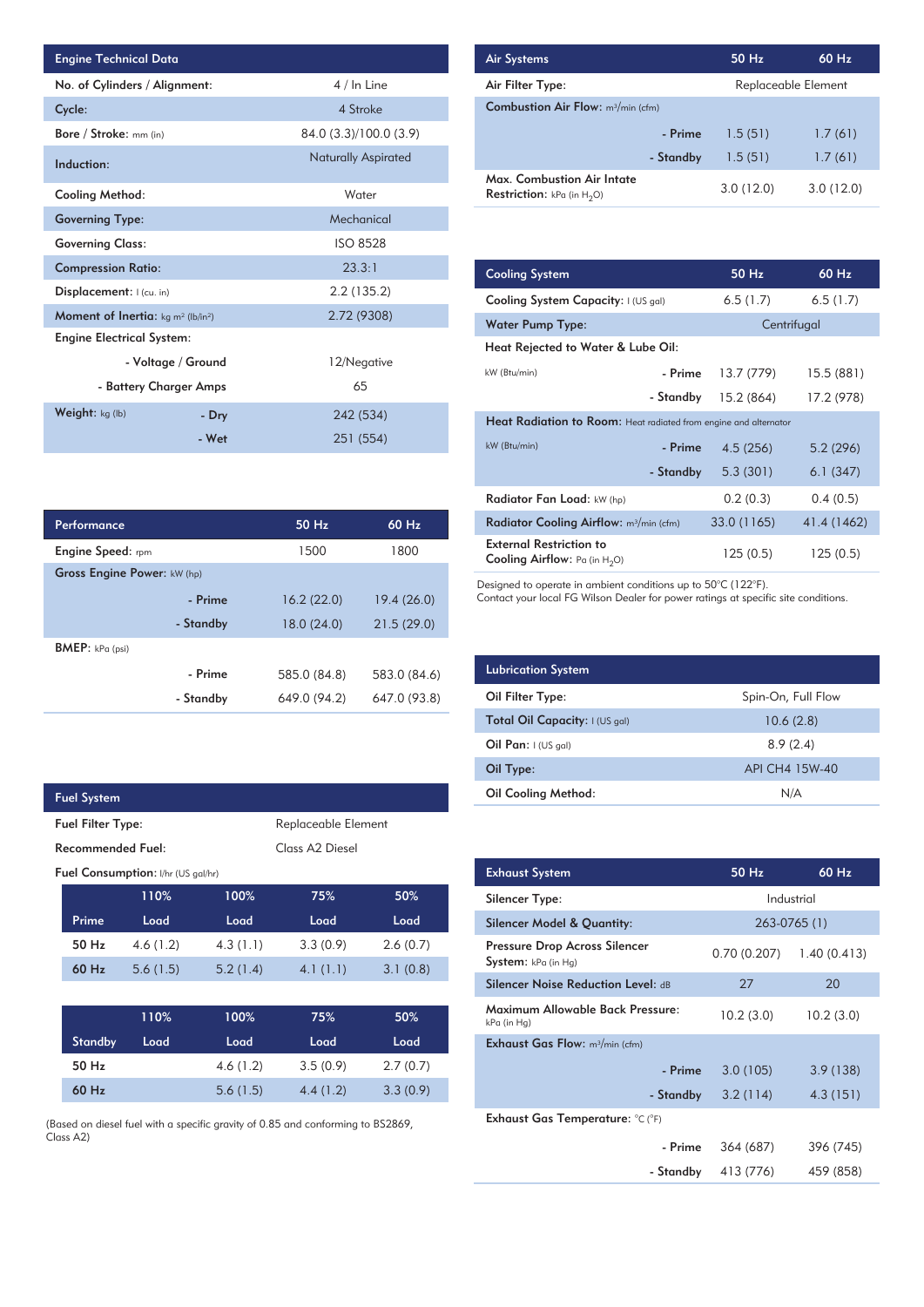| <b>Alternator Physical Data</b>   |                  |
|-----------------------------------|------------------|
| Manufactured for FG Wilson by:    | Leroy Somer      |
| Model:                            | LLB1114L         |
| No. of Bearings:                  |                  |
| <b>Insulation Class:</b>          | Н                |
| <b>Winding Pitch Code:</b>        | $2/3 - M$        |
| Wires:                            | $\overline{4}$   |
| <b>Ingress Protection Rating:</b> | IP <sub>23</sub> |
| <b>Excitation System:</b>         | <b>SHUNT</b>     |
| <b>AVR Model:</b>                 | R220             |

| <b>Alternator Operating Data</b>         |                                                            |
|------------------------------------------|------------------------------------------------------------|
| <b>Overspeed:</b> rpm                    | 2250                                                       |
| <b>Voltage Reguation:</b> (Steady state) | $+/- 1.0%$                                                 |
| Wave Form NEMA $=$ TIF:                  | 100                                                        |
| Wave Form IEC $=$ THF:                   | 3.0%                                                       |
| <b>Total Harmonic content LL/LN:</b>     | 5.0%                                                       |
| Radio Interference:                      | Suppression is in line with European<br>Standard EN61000-6 |
| Radiant Heat: kW (Btu/min)               |                                                            |
| $-50$ Hz                                 | 2.2(125)                                                   |
| - 60 Hz                                  | 2.9(165)                                                   |

| Alternator<br><b>Performance Data:</b> |             | 50 Hz          |                          | 60 Hz                                         |  |  |  |
|----------------------------------------|-------------|----------------|--------------------------|-----------------------------------------------|--|--|--|
| Data Item                              | <b>240V</b> | <b>230V</b>    | <b>220V</b>              |                                               |  |  |  |
|                                        |             |                |                          | 220V/110V<br>240V/120V                        |  |  |  |
| <b>Motor Starting</b>                  | 34          | 32             | 31                       | 27<br>30                                      |  |  |  |
| Capability* kVA                        |             |                |                          |                                               |  |  |  |
| <b>Short Circuit</b>                   |             |                |                          |                                               |  |  |  |
| <b>Capacity %</b>                      |             | $\overline{a}$ | $\overline{\phantom{a}}$ | $\overline{\phantom{a}}$<br>$\qquad \qquad -$ |  |  |  |
| <b>Reactances: Per Unit</b>            |             |                |                          |                                               |  |  |  |
| Xd                                     | 1.470       | 1.600          | 1.750                    | 2.500<br>2.100                                |  |  |  |
| X'd                                    | 0.230       | 0.250          | 0.270                    | 0.380<br>0.320                                |  |  |  |
| $X^{\prime\prime}$ d                   | 0.113       | 0.123          | 0.134                    | 0.192<br>0.161                                |  |  |  |

Reactances shown are applicable to prime ratings.

\*Based on 30% voltage dip at 0.9 power factor.

| Output Ratings Technical Data 50 Hz |        |      |          |      | Output Ratings Technical Data 60 Hz |      |        |          |  |  |
|-------------------------------------|--------|------|----------|------|-------------------------------------|------|--------|----------|--|--|
| Voltage                             | Prime: |      | Standby: |      | Voltage                             |      | Prime: | Standby: |  |  |
|                                     | kVA    | kW   | kVA      | kW   |                                     | kVA  | kW     | kVA      |  |  |
| 240V                                | 13.0   | 13.0 | 14.0     | 14.0 |                                     |      |        |          |  |  |
| 230V                                | 13.0   | 13.0 | 14.0     | 14.0 |                                     |      |        |          |  |  |
| 220V                                | 13.0   | 13.0 | 14.0     | 14.0 |                                     |      |        |          |  |  |
|                                     |        |      |          |      |                                     |      |        |          |  |  |
|                                     |        |      |          |      |                                     |      |        |          |  |  |
|                                     |        |      |          |      |                                     |      |        |          |  |  |
|                                     |        |      |          |      |                                     |      |        |          |  |  |
|                                     |        |      |          |      |                                     |      |        |          |  |  |
|                                     |        |      |          |      |                                     |      |        |          |  |  |
|                                     |        |      |          |      | 220V/110V                           | 14.5 | 14.5   | 16.0     |  |  |
|                                     |        |      |          |      | 240V/120V                           | 15.5 | 15.5   | 17.0     |  |  |
|                                     |        |      |          |      |                                     |      |        |          |  |  |